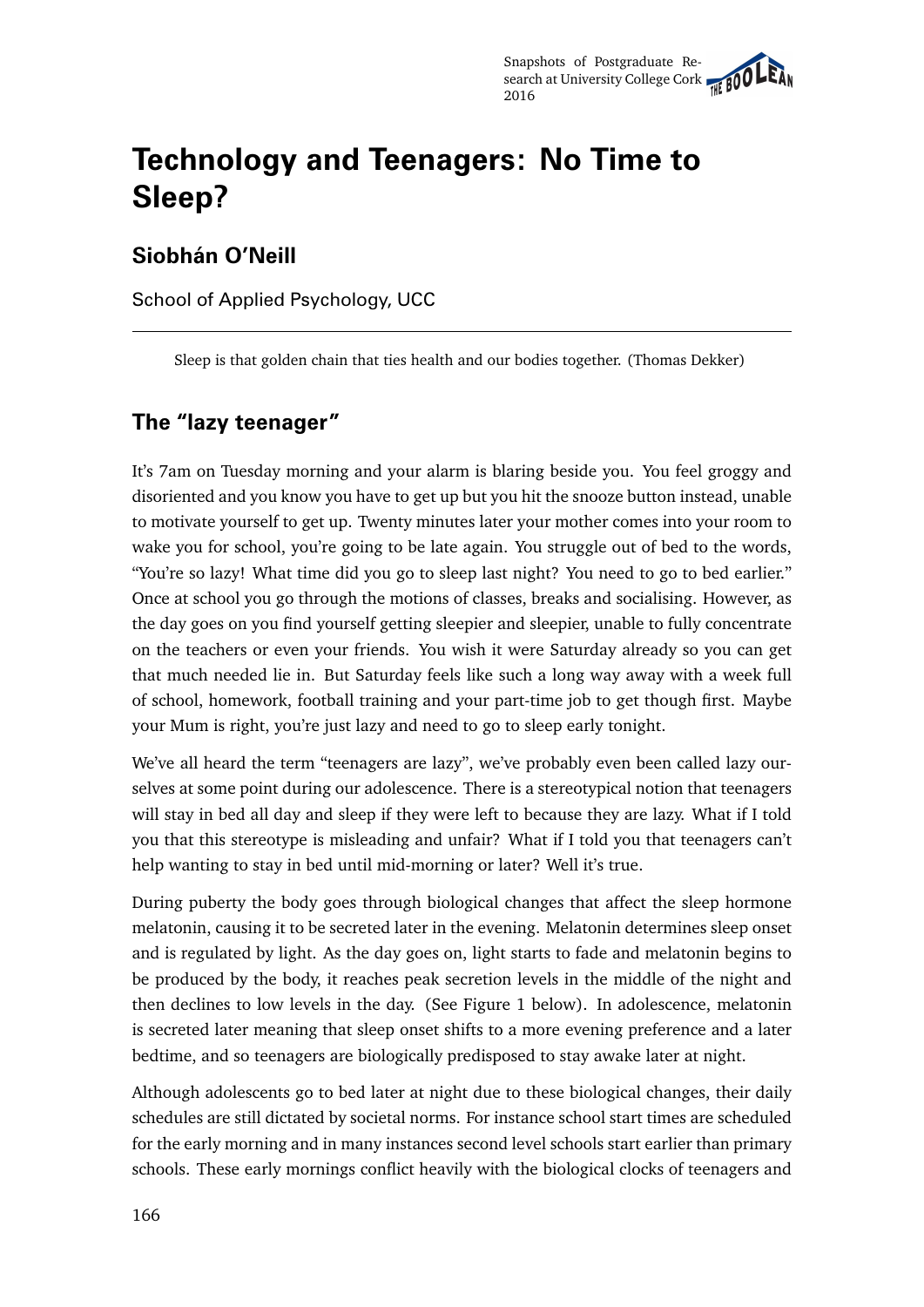

Figure 1: Daily Melatonin Secretion Levels. Source: Siobhan O'Neill

can cause excessive daytime sleepiness and the need to catch up on sleep debt at the weekends.

#### **Stress during adolescence**

As sleep patterns alter during adolescence, similarly experiences of stress can change during this developmental period. Adolescence is marked by novel experiences and biological changes in the body and these can increase the chances of stressful experiences occurring.

During the stress response a hormone called cortisol is secreted, this hormone readies the body for action by increasing heart rate and supplying large muscles with energy. This is an adaptive response to stress, however prolonged or chronic secretion of cortisol can have many adverse effects on the body and health including increasing the risk for hypertension, obesity and memory problems. Previously it was thought that the effects of stress-mediated cortisol did not emerge until adulthood, but there is accumulating evidence that these effects are present in adolescence.

#### **Sleep, stress, and health**

Poor sleep can have many deleterious effects on health and wellbeing. While asleep, our bodies maintain our physical health and support brain functioning, and during childhood and adolescence sleep also supports development. Insufficient sleep and poor quality sleep can have a large impact on your physical health, and has been linked to chronic illnesses such as: diabetes, cardiovascular disease, kidney disease, and obesity.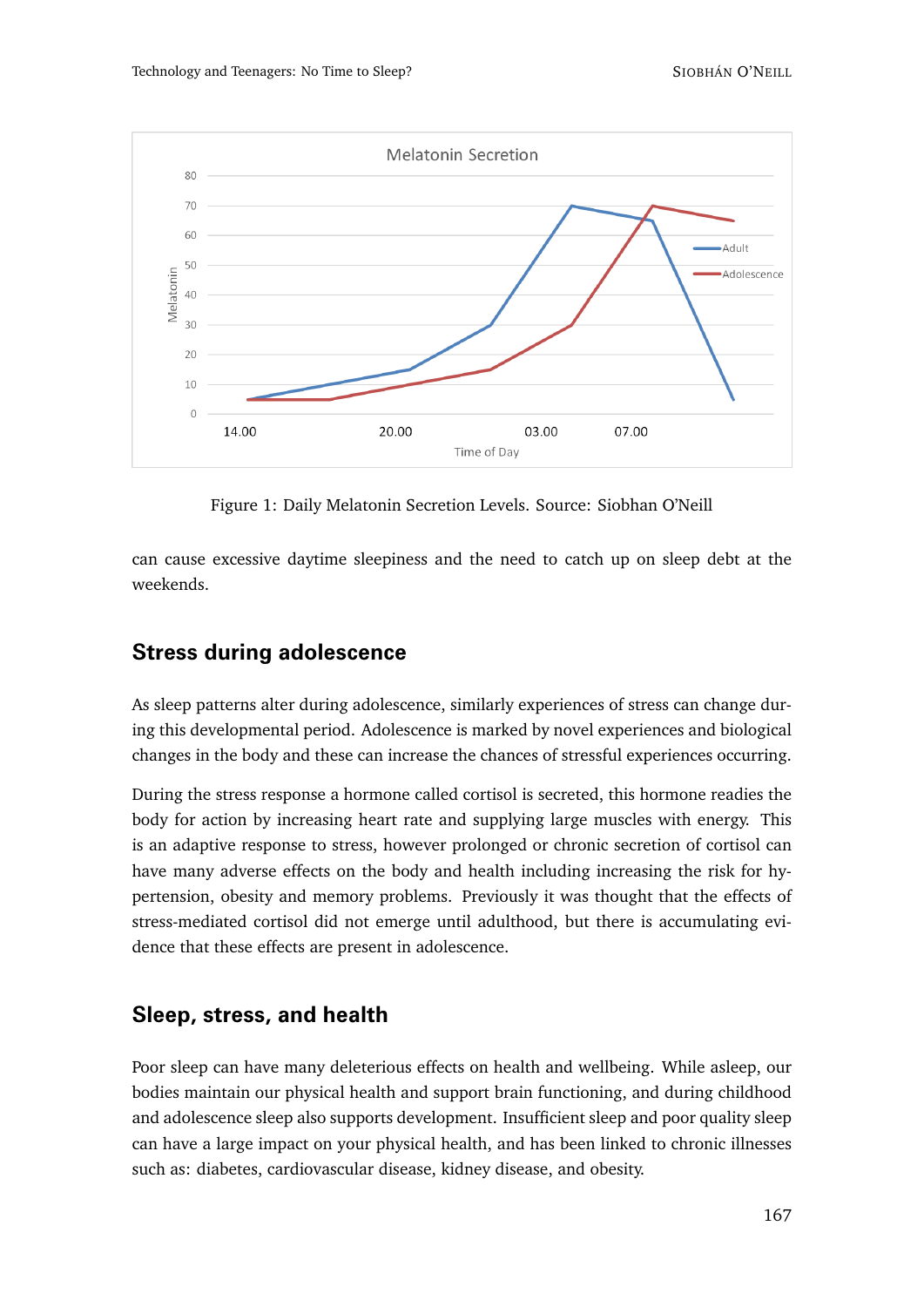| Technology Type     | 13-18 Year<br>Olds | 19-29 Year Olds |
|---------------------|--------------------|-----------------|
| <b>Phones</b>       | 72%                | 67%             |
| Computers/Laptops   | 60%                | 60%             |
| <b>Music Device</b> | 64%                | 43%             |
| Television          | 54%                | 59%             |
| Video Games         | 23%                | 18%             |

Table 1: Technology Use at Night, Sleep in America Poll 2011

- 1. Poor sleep can also have an impact on cognitive function and performance. A lack of sufficient sleep can cause short-term memory problems, work performance issues, poor academic achievement, mood swings, behavioural problems and daytime sleepiness.
- 2. Similarly stress has been linked to many poor health outcomes including poor sleep, cardiovascular disease, and depression. Evidence from studies of adults suggests a strong role of early life stress on the risk of obesity. Adolescents with obesity have a higher likelihood of contracting these serious life-threatening in adulthood and this may be the result of too much stress or too little sleep, or more likely the interaction of both of these factors.

### **Sleep and technology**

Technology use has become a normal part of everyday life for many, especially young people. Figures from the Sleep in America Poll (2011) indicate that the 13-18 year old age group use far more technology than any other, and a significant percentage of people aged 13-29 use multiple devices in bed during the hour before falling asleep (Table 1). This is very problematic in terms of preparing the body for sufficient sleep quality and duration. Adolescents are delaying their sleep onset by engaging with devices that stimulate the minds and arouse their emotions. Not only that, these devices are also affecting their natural melatonin secretion pattern. Blue light is emitted from devices such as phones, laptops and tablets, and this blue light has been found to delay melatonin secretion and therefore sleep onset by up to two hours when used before bedtime or whilst in bed in an adult population.

## **My research**

My first study, The CLASS Study (Changing Lives: Adolescent Stress and Sleep), is a longitudinal project investigating the effects of stress, sleep, and technology use on health in adolescents in Ireland. In particular the effects of poor sleep and prolonged, chronic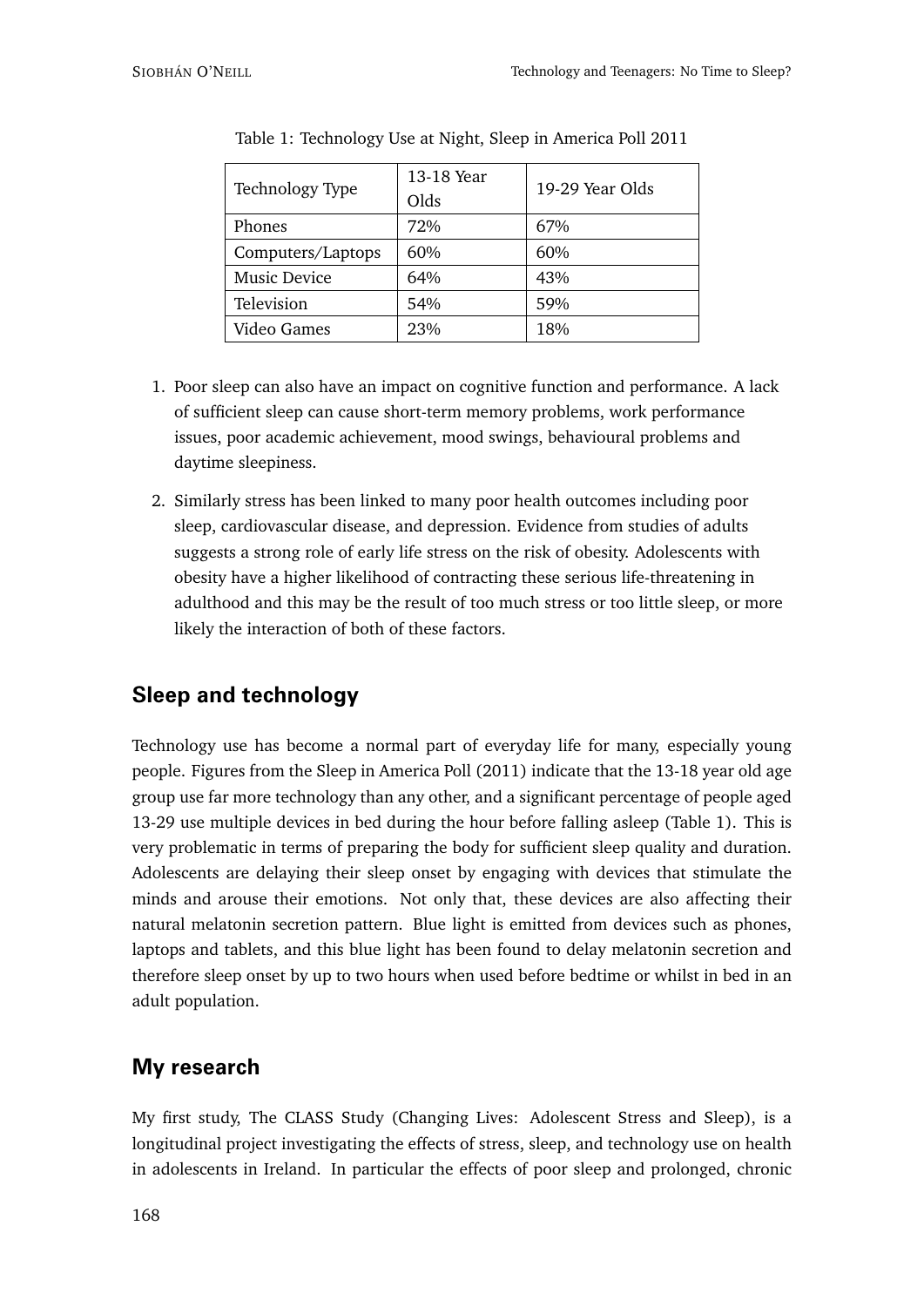stress on obesity will be examined. The central research questions for this study are as follows:

Does technology use before bed delay sleep onset in adolescence?

Does stress and higher levels of cortisol contribute to the onset of poor health outcomes, including obesity, in adolescence?

Does poor sleep contribute to the onset of obesity during adolescence?

Is there an interaction effect between sleep, technology use, and stress on obesity during adolescence?

Participants take part in the study for a 12 month period, with data collection occurring three times in total at 6 month intervals (0, 6 and 12 months). The participants are aged between 12 and 25, and include both second and third level students.

My study incorporates both standardised questionnaires on sleep, stress and health, as well as daily diaries of stressful experiences and food intake. Participants are also asked a series of questions about their use of technology, both during the hours before bed and their levels of engagement with technology on a daily and weekly basis. Participants also provide saliva and blood samples to measure their stress hormone, cortisol, and a number of other hormones linked to chronic stress.

At each of the three sessions participants are seen in their school where they fill in the survey and provide height and weight measurements, and then for four days following that session (Saturday-Tuesday) they fill in the daily diaries and provide a number of saliva samples to capture their individual daily cortisol patterns. This research is currently on-going.

My second study is an online survey examining the factors that contribute to poor sleep. As mentioned above technology use has been found to delay sleep onset due to the suppression of melatonin by blue-light emissions from devices. However, very little research has examined the effects of the emotional arousal caused by technology use and its effects on sleep onset. Is delayed sleep onset caused purely by the biological effects of blue light, or does level of emotional arousal also play a part?

The main aim of this survey is to investigate the impact technology use, reading, and listening to music has on sleep onset and also to investigate the impact that the emotional arousal of these activities has on sleep onset. The secondary aim of the study is to investigate how pets, children and environmental noise impact on sleep quality and duration, in order to more fully understand the complexities of contributing factors to poor sleep. This study will recruit participants from around the world and will investigate cross-cultural differences in sleep quality.